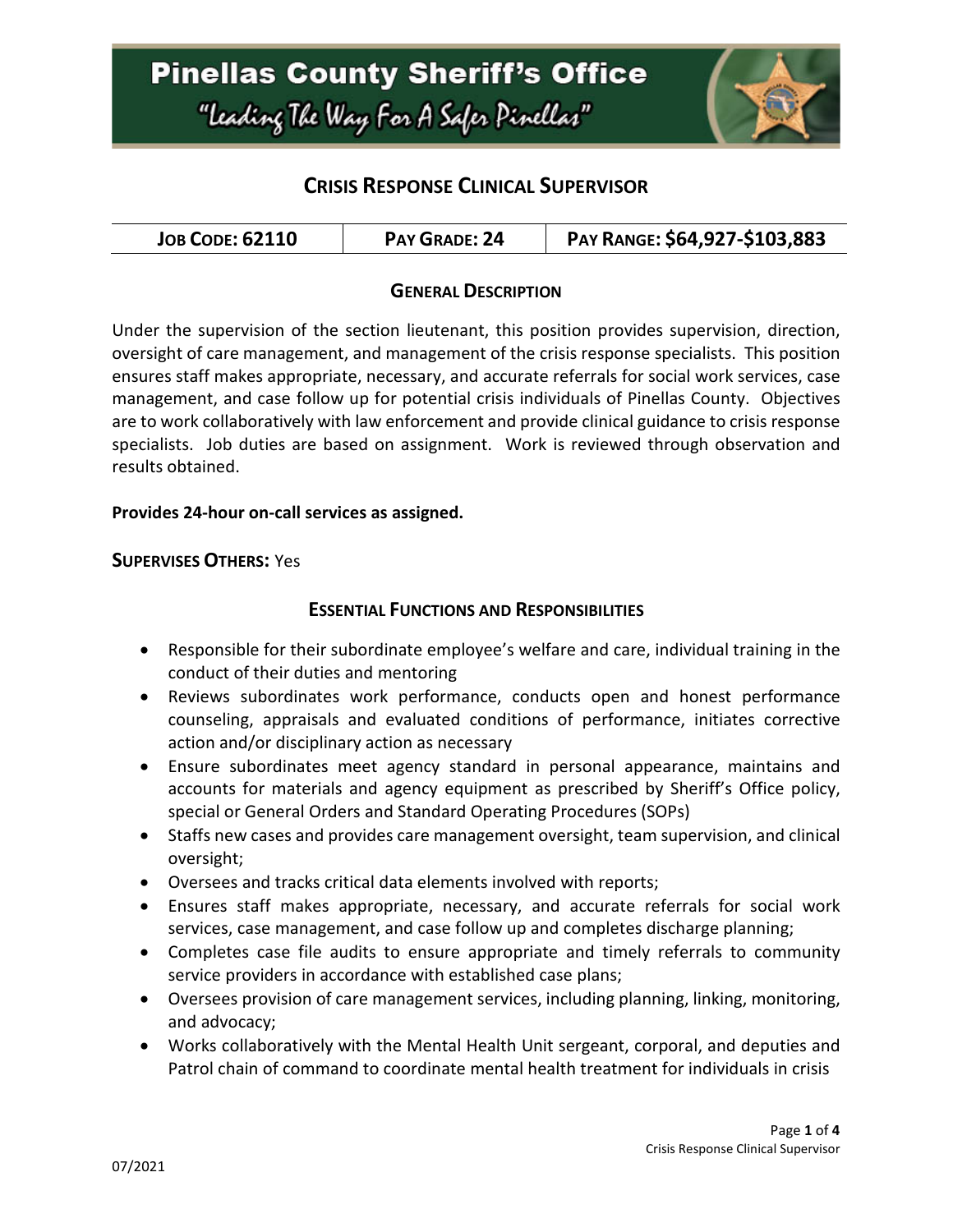

- Participates in quality improvement activities by conducting chart reviews, audits of mental health documentation, and supplies statistics and related reports;
- Provides clinical guidance to Mental Health Unit for compliance with Health Insurance Portability and Accountability Act (HIPAA) and Protected Health Information (PHI) guidelines, laws and guidelines, and up to date treatment practices;
- Provides clinical guidance and education to law enforcement on the initiation of Involuntary Examination (BA-52);
- Responds to in-progress calls with law enforcement deputies in order to determine level of care required for individuals in crisis, as needed;
- Establishes and maintains collaborative community partnerships, in an effort to coordinate access to care, with community providers, mental health agencies, health department, and task forces related to mental health, substance use, domestic violence, veterans, homeless outreach, and vulnerable adult populations;
- Serves as Subject Matter Expert (SME) for Electronic Medical Records (EMR) system in order to assist in implementation and training of EMR, which is used to maintain all case file management;
- Participates in Sheriff's Office recruitment and community relations activities as directed.

Regular and reliable attendance is required as an essential function of the position.

This position may be considered essential and, in the event of an emergency or natural disaster, may be required to work.

This list of duties and responsibilities is not intended to be all-inclusive, and you may not responsible for every item listed. The employer reserves the right to assign additional duties and responsibilities as necessary.

#### **QUALIFICATIONS**

- Graduation from an accredited college or university with a Master's Degree in Social Work AND four (4) years' experience in case management, counseling, social work, or substance abuse treatment AND two (2) years' supervisory experience OR
- A combination of case management, counseling, social work, or substance abuse treatment experience and supervisory experience
- Mental Health Counselor License (LMHC) or Clinical Social Worker License (LCSW)Must possess a valid Florida driver's license
- Maintain appropriate, unrestricted credentials according to the licensure, certification, and registration requirements of the jurisdiction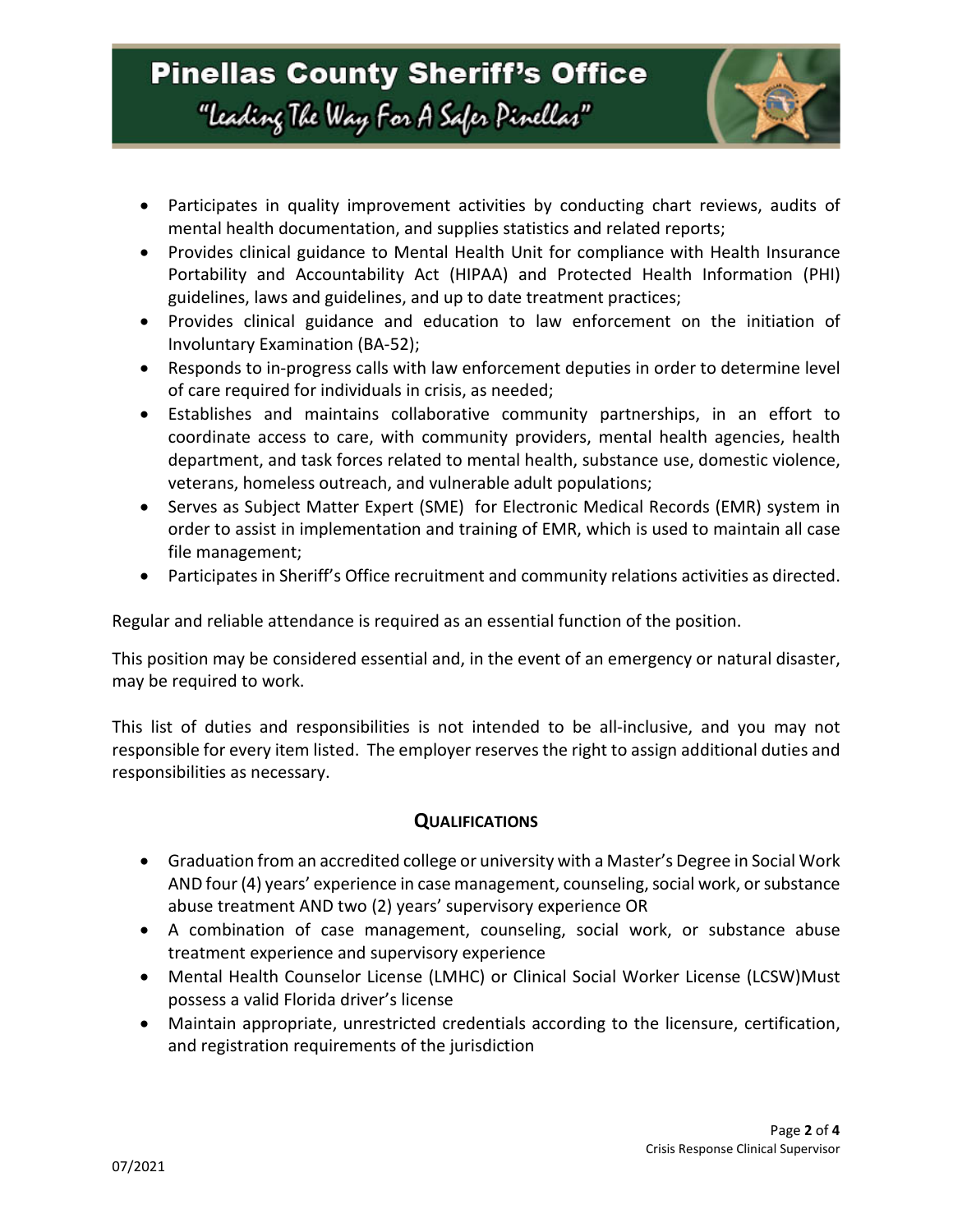## **Pinellas County Sheriff's Office** "Leading The Way For A Safer Pinellar"



### **KNOWLEDGE, SKILLS, AND ABILITIES**

- Adheres to professionally recognized ethical standards of care
- Ability to utilize computer and commonly used computer programs proficiently
- Knowledge of precise, accurate, efficient, and coherent clinical writing skills
- Knowledge of social work theory and practice
- Knowledge of criminogenic risk factors and needs
- Knowledge of varied individual and group counseling theories and techniques
- Knowledge of human behavior processes
- Knowledge of social service, mental health, substance abuse, educational, vocational, and rehabilitative programs available in the county and state
- Skill in public speaking
- Ability to render social work and counseling services professionally and effectively with individuals
- Ability to establish rapport with individuals and to function without bias
- Ability to provide continuous crisis intervention service with equanimity
- Ability to prepare reports, case notes, and correspondence in a timely, clear and concise manner
- Time management, inter-personal, problem solving, and verbal and written communication skills
- Ability to communicate and work with other services agencies in the community
- Knowledge of individual, group, family, and crisis treatment approaches and their application to individuals with emotional, behavioral and/or substance use disorder problems
- Ability to adapt to change in the workplace and use change as an opportunity for innovation and creativity
- Ability to perform all functions of the job classification without posing a direct threat to the health or safety of other individuals in the workplace